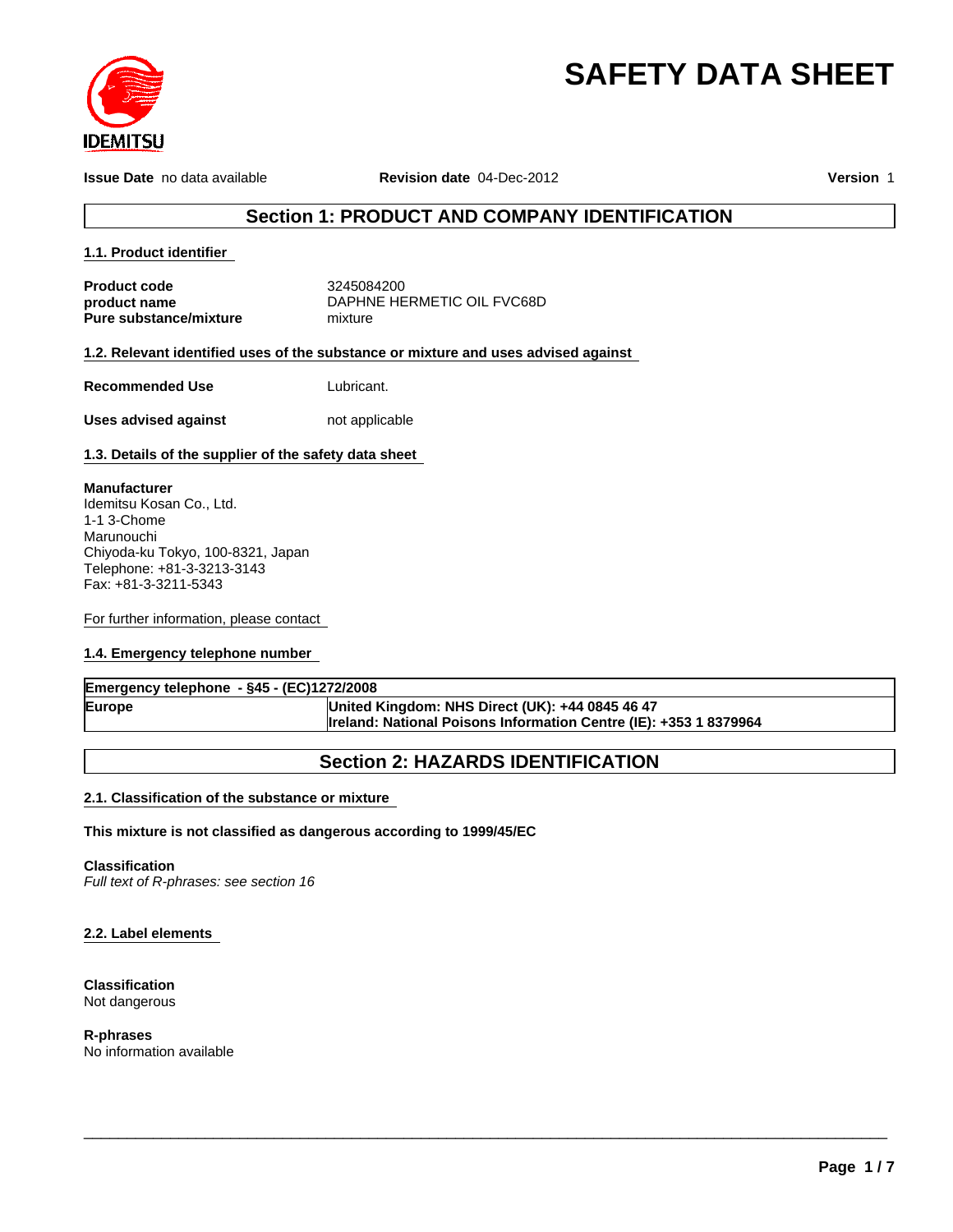#### **S phrases** No information available

#### **2.3. Other hazards**

# **Section 3: COMPOSITION/INFORMATION ON INGREDIENTS**

 $\overline{\phantom{a}}$  ,  $\overline{\phantom{a}}$  ,  $\overline{\phantom{a}}$  ,  $\overline{\phantom{a}}$  ,  $\overline{\phantom{a}}$  ,  $\overline{\phantom{a}}$  ,  $\overline{\phantom{a}}$  ,  $\overline{\phantom{a}}$  ,  $\overline{\phantom{a}}$  ,  $\overline{\phantom{a}}$  ,  $\overline{\phantom{a}}$  ,  $\overline{\phantom{a}}$  ,  $\overline{\phantom{a}}$  ,  $\overline{\phantom{a}}$  ,  $\overline{\phantom{a}}$  ,  $\overline{\phantom{a}}$ 

#### **3.1 Substances**

No information available

#### **3.2 Mixtures**

**Full text of R-phrases: see section 16** 

| <b>Section 4: FIRST AID MEASURES</b>   |                                                                                                                                                    |  |  |  |
|----------------------------------------|----------------------------------------------------------------------------------------------------------------------------------------------------|--|--|--|
| 4.1. Description of first aid measures |                                                                                                                                                    |  |  |  |
| Eye contact                            | Immediately flush with plenty of water. After initial flushing, remove any contact lenses and<br>continue flushing for at least 15 minutes.        |  |  |  |
| <b>Skin contact</b>                    | Wash off immediately with soap and plenty of water while removing all contaminated<br>clothes and shoes.                                           |  |  |  |
| Ingestion                              | If swallowed, do not induce vomiting: seek medical advice immediately and show this<br>container or label.                                         |  |  |  |
| <b>Inhalation</b>                      | Move to fresh air in case of accidental inhalation of vapors or decomposition products. (Get<br>medical attention immediately if symptoms occur.). |  |  |  |
|                                        | 4.2. Most important symptoms and effects, both acute and delayed                                                                                   |  |  |  |
| <b>Symptoms</b>                        | No information available.                                                                                                                          |  |  |  |

#### **4.3. Indication of any immediate medical attention and special treatment needed**

# **Section 5: FIRE FIGHTING MEASURES**

#### **5.1. Extinguishing media**

#### **Suitable Extinguishing Media** CO2, dry chemical, dry sand, alcohol-resistant foam.

#### **Unsuitable Extinguishing Media**

No information available

#### **5.2. Special hazards arising from the substance or mixture**

The product causes burns of eyes, skin and mucous membranes Thermal decomposition can lead to release of irritating and toxic gases and vapors In the event of fire and/or explosion do not breathe fumes

\_\_\_\_\_\_\_\_\_\_\_\_\_\_\_\_\_\_\_\_\_\_\_\_\_\_\_\_\_\_\_\_\_\_\_\_\_\_\_\_\_\_\_\_\_\_\_\_\_\_\_\_\_\_\_\_\_\_\_\_\_\_\_\_\_\_\_\_\_\_\_\_\_\_\_\_\_\_\_\_\_\_\_\_\_\_\_\_\_\_\_\_\_

#### **5.3. Advice for firefighters**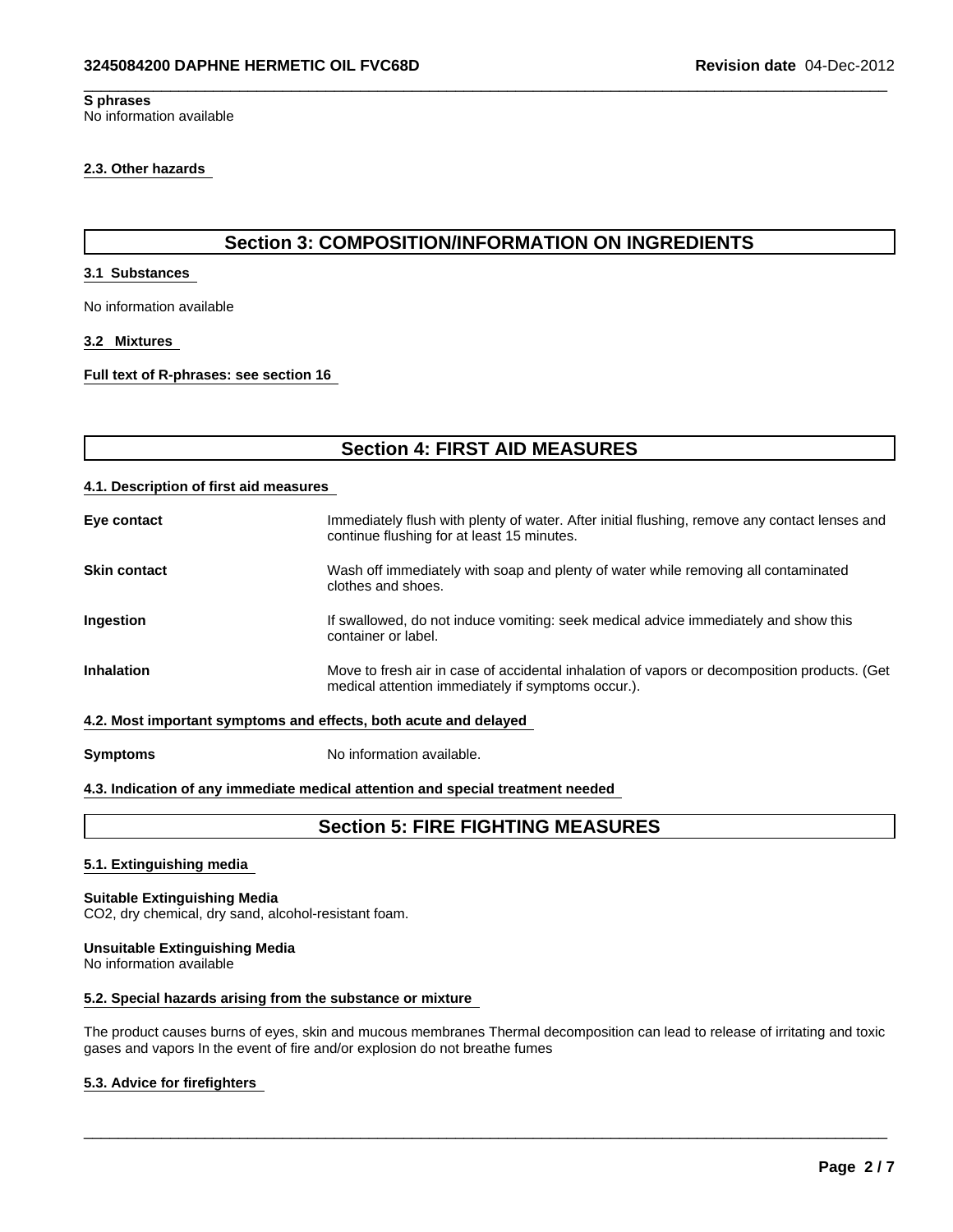#### **Special protective equipment for fire-fighters**

Wear self-contained breathing apparatus and protective suit. Use personal protective equipment as required.

#### **Section 6: ACCIDENTAL RELEASE MEASURES**

 $\overline{\phantom{a}}$  ,  $\overline{\phantom{a}}$  ,  $\overline{\phantom{a}}$  ,  $\overline{\phantom{a}}$  ,  $\overline{\phantom{a}}$  ,  $\overline{\phantom{a}}$  ,  $\overline{\phantom{a}}$  ,  $\overline{\phantom{a}}$  ,  $\overline{\phantom{a}}$  ,  $\overline{\phantom{a}}$  ,  $\overline{\phantom{a}}$  ,  $\overline{\phantom{a}}$  ,  $\overline{\phantom{a}}$  ,  $\overline{\phantom{a}}$  ,  $\overline{\phantom{a}}$  ,  $\overline{\phantom{a}}$ 

#### **6.1. Personal precautions, protective equipment and emergency procedures**

Ensure adequate ventilation, especially in confined areas.

Use personal protection recommended in Section 8.

#### **6.2. Environmental precautions**

Should not be released into the environment.

#### **6.3. Methods and material for containment and cleaning up**

**Methods for Containment** Prevent further leakage or spillage if safe to do so.

**Methods for cleaning up** Use personal protective equipment as required. Dam up. Cover liquid spill with sand, earth or other non-combustible absorbent material. Take up mechanically, placing in appropriate containers for disposal. Clean contaminated surface thoroughly.

#### **6.4. Reference to other sections**

See Section 12: ECOLOGICAL INFORMATION.

## **Section 7: HANDLING AND STORAGE**

#### **7.1. Precautions for safe handling**

Use personal protective equipment as required. Avoid breathing vapors or mists.

#### **7.2. Conditions for safe storage, including any incompatibilities**

Store at ambient conditions. Store in accordance with local regulations.

#### **7.3. Specific end use(s)**

## **Section 8: EXPOSURE CONTROLS/PERSONAL PROTECTION**

\_\_\_\_\_\_\_\_\_\_\_\_\_\_\_\_\_\_\_\_\_\_\_\_\_\_\_\_\_\_\_\_\_\_\_\_\_\_\_\_\_\_\_\_\_\_\_\_\_\_\_\_\_\_\_\_\_\_\_\_\_\_\_\_\_\_\_\_\_\_\_\_\_\_\_\_\_\_\_\_\_\_\_\_\_\_\_\_\_\_\_\_\_

#### **8.1. Control parameters**

**Derived No Effect Level (DNEL)** No information available

**Predicted No Effect Concentration** No information available. **(PNEC)**

**8.2. Exposure controls** 

| <b>Engineering Controls</b> | Ensure adequate ventilation, especially in confined areas. |
|-----------------------------|------------------------------------------------------------|
|-----------------------------|------------------------------------------------------------|

**Personal protective equipment Eye/face Protection** Tight sealing safety goggles.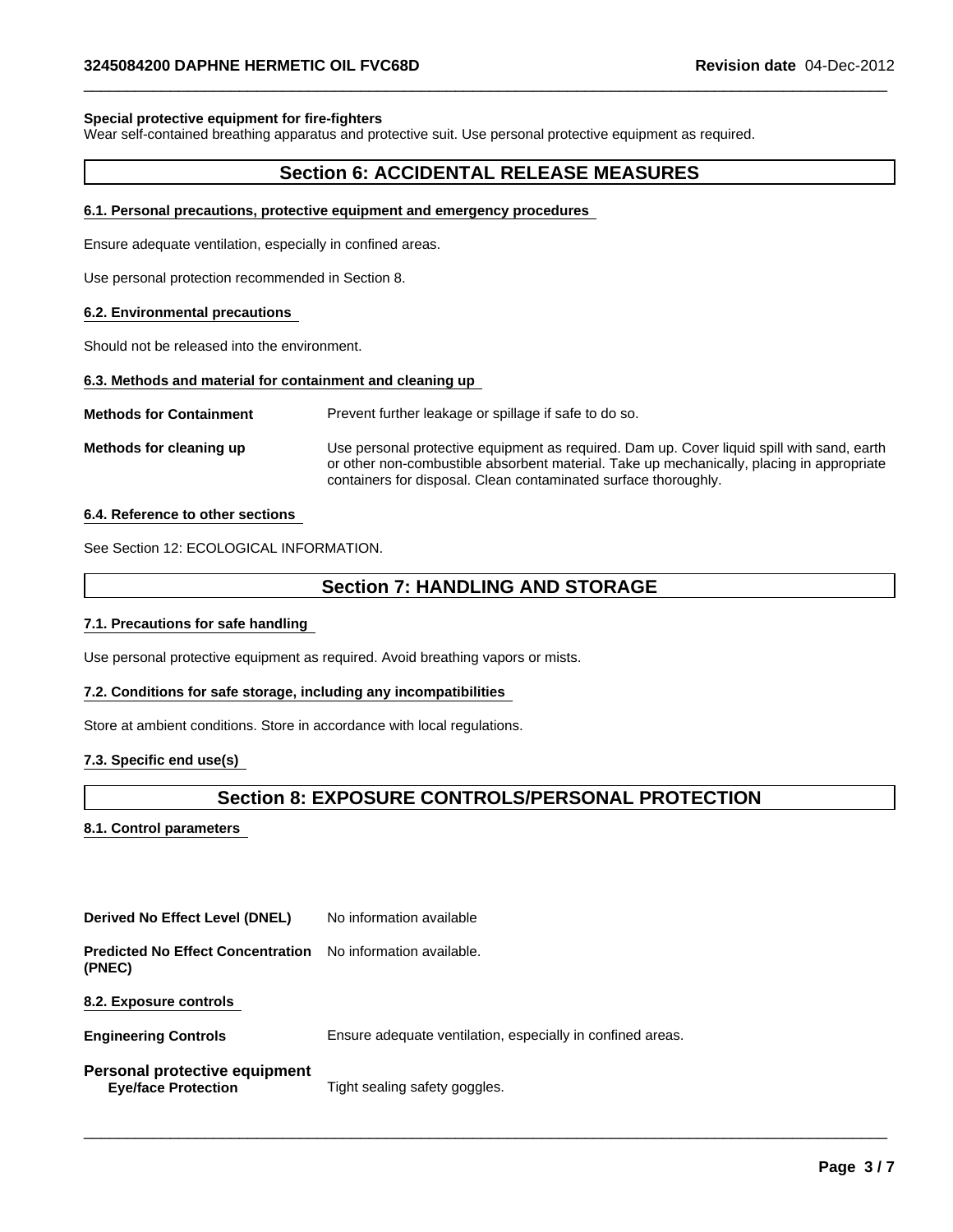| <b>Section 9: PHYSICAL AND CHEMICAL PROPERTIES</b> |                                                                                                                                                                                                                                               |  |  |
|----------------------------------------------------|-----------------------------------------------------------------------------------------------------------------------------------------------------------------------------------------------------------------------------------------------|--|--|
| <b>Environmental exposure controls</b>             | No information available.                                                                                                                                                                                                                     |  |  |
| <b>Respiratory Protection</b>                      | No protective equipment is needed under normal use conditions. If exposure limits are<br>exceeded or irritation is experienced, ventilation and evacuation may be required. In case of<br>inadequate ventilation wear respiratory protection. |  |  |
| Skin and body protection                           | Suitable protective clothing.                                                                                                                                                                                                                 |  |  |
| <b>Hand Protection</b>                             | Wear protective gloves.                                                                                                                                                                                                                       |  |  |

| 9.1. Information on basic physical and chemical properties |  |  |  |  |  |
|------------------------------------------------------------|--|--|--|--|--|
|                                                            |  |  |  |  |  |
|                                                            |  |  |  |  |  |
|                                                            |  |  |  |  |  |
|                                                            |  |  |  |  |  |
|                                                            |  |  |  |  |  |
|                                                            |  |  |  |  |  |
|                                                            |  |  |  |  |  |
|                                                            |  |  |  |  |  |
|                                                            |  |  |  |  |  |
|                                                            |  |  |  |  |  |
|                                                            |  |  |  |  |  |
|                                                            |  |  |  |  |  |
|                                                            |  |  |  |  |  |
|                                                            |  |  |  |  |  |
|                                                            |  |  |  |  |  |

**Section 10: STABILITY AND REACTIVITY**

#### **10.1. Reactivity**

no data available.

#### **10.2. Chemical stability**

Stable under normal conditions.

Explosion Data Sensitivity to Mechanical Impact none. Sensitivity to Static Discharge No information available.

#### **10.3. Possibility of hazardous reactions**

**Possibility of Hazardous Reactions** None under normal processing.

#### **10.4. Conditions to avoid**

Strong oxidizing agents. Heat, flames and sparks.

#### **10.5. Incompatible materials**

#### **10.6. Hazardous decomposition products**

Thermal decomposition can lead to release of irritating and toxic gases and vapors.

# **Section 11: TOXICOLOGICAL INFORMATION**

\_\_\_\_\_\_\_\_\_\_\_\_\_\_\_\_\_\_\_\_\_\_\_\_\_\_\_\_\_\_\_\_\_\_\_\_\_\_\_\_\_\_\_\_\_\_\_\_\_\_\_\_\_\_\_\_\_\_\_\_\_\_\_\_\_\_\_\_\_\_\_\_\_\_\_\_\_\_\_\_\_\_\_\_\_\_\_\_\_\_\_\_\_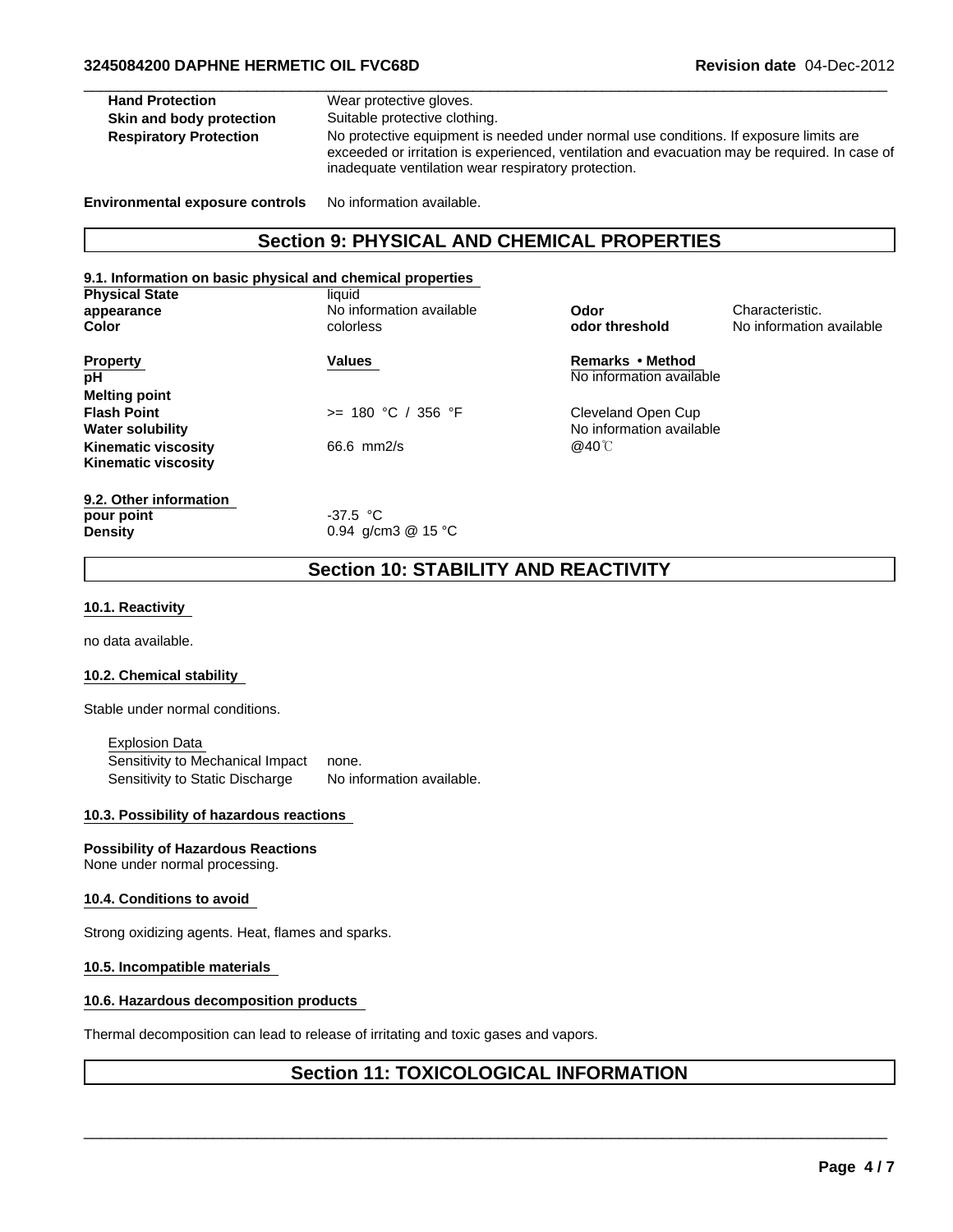| 11.1. Information on toxicological effects |                                                                                                                                                                                                                                                                                                            |  |  |
|--------------------------------------------|------------------------------------------------------------------------------------------------------------------------------------------------------------------------------------------------------------------------------------------------------------------------------------------------------------|--|--|
| <b>Acute toxicity</b>                      |                                                                                                                                                                                                                                                                                                            |  |  |
| <b>Product Information</b>                 | Product does not present an acute toxicity hazard based on known or supplied information.                                                                                                                                                                                                                  |  |  |
| <b>Inhalation</b>                          | no data available.                                                                                                                                                                                                                                                                                         |  |  |
| Eye contact                                | no data available.                                                                                                                                                                                                                                                                                         |  |  |
| <b>Skin contact</b>                        | no data available.                                                                                                                                                                                                                                                                                         |  |  |
| Ingestion                                  | no data available.                                                                                                                                                                                                                                                                                         |  |  |
|                                            |                                                                                                                                                                                                                                                                                                            |  |  |
| chronic toxicity                           |                                                                                                                                                                                                                                                                                                            |  |  |
| Carcinogenicity                            | The table below indicates whether each agency has listed any ingredient as a carcinogen.<br>This product contains one or more substances which are classified by IARC as<br>carcinogenic to humans (Group I), probably carcinogenic to humans (Group 2A) or possibly<br>carcinogenic to humans (Group 2B). |  |  |
| <b>Sensitization</b>                       | No information available                                                                                                                                                                                                                                                                                   |  |  |
| <b>Target organ effects</b>                | No information available.                                                                                                                                                                                                                                                                                  |  |  |

 $\overline{\phantom{a}}$  ,  $\overline{\phantom{a}}$  ,  $\overline{\phantom{a}}$  ,  $\overline{\phantom{a}}$  ,  $\overline{\phantom{a}}$  ,  $\overline{\phantom{a}}$  ,  $\overline{\phantom{a}}$  ,  $\overline{\phantom{a}}$  ,  $\overline{\phantom{a}}$  ,  $\overline{\phantom{a}}$  ,  $\overline{\phantom{a}}$  ,  $\overline{\phantom{a}}$  ,  $\overline{\phantom{a}}$  ,  $\overline{\phantom{a}}$  ,  $\overline{\phantom{a}}$  ,  $\overline{\phantom{a}}$ 

# **Section 12: ECOLOGICAL INFORMATION**

#### **12.1. Toxicity**

#### **12.2. Persistence and degradability**

No information available.

#### **12.3. Bioaccumulative potential**

No information available.

#### **12.4. Mobility in soil**

No information available.

#### **12.5. Results of PBT and vPvB assessment**

No information available.

#### **12.6. Other adverse effects Other adverse effects**

No information available.

# **Section 13: DISPOSAL CONSIDERATIONS**

\_\_\_\_\_\_\_\_\_\_\_\_\_\_\_\_\_\_\_\_\_\_\_\_\_\_\_\_\_\_\_\_\_\_\_\_\_\_\_\_\_\_\_\_\_\_\_\_\_\_\_\_\_\_\_\_\_\_\_\_\_\_\_\_\_\_\_\_\_\_\_\_\_\_\_\_\_\_\_\_\_\_\_\_\_\_\_\_\_\_\_\_\_

#### **13.1. Waste treatment methods**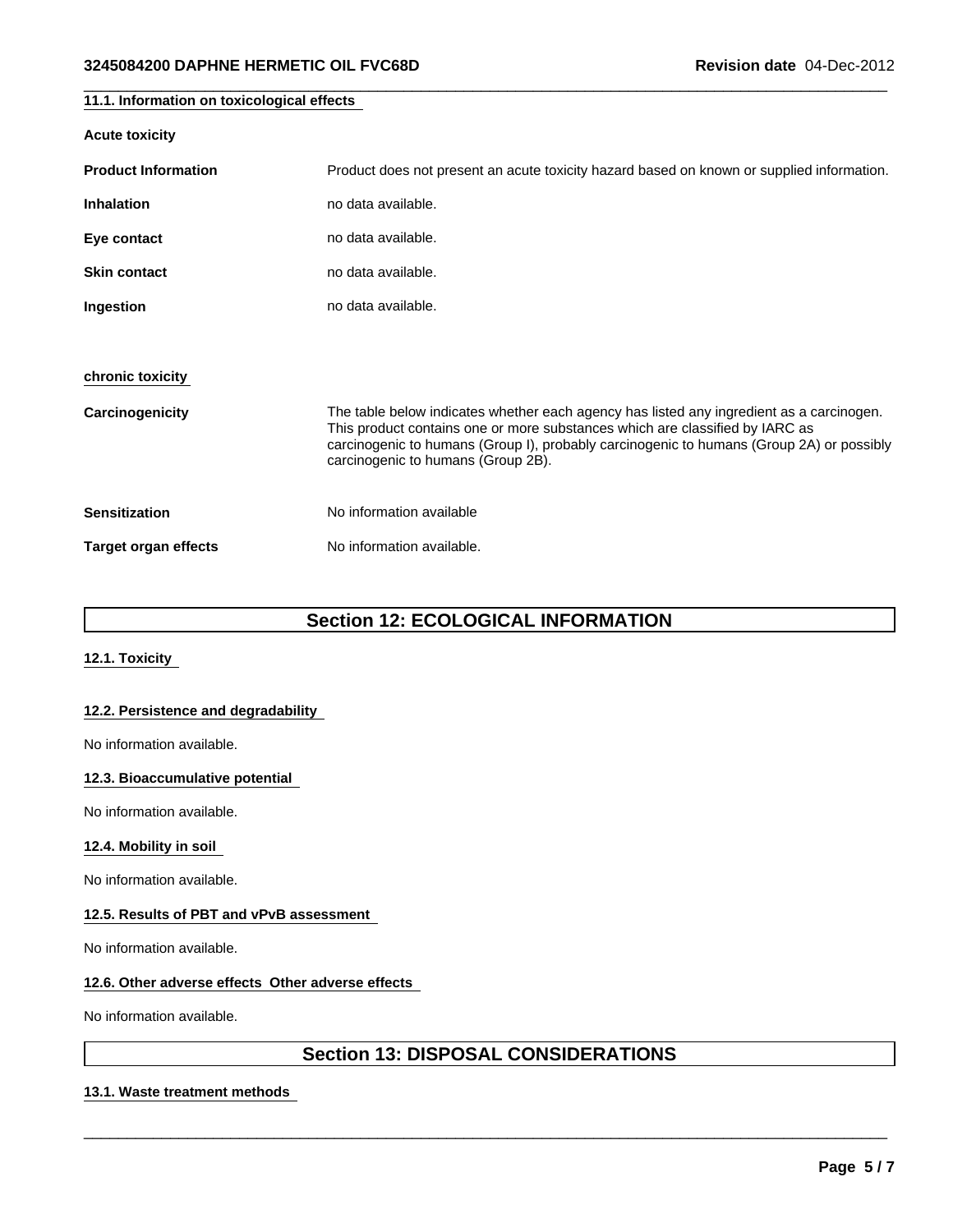**Waste from Residues / Unused Products**

Disposal should be in accordance with applicable regional, national and local laws and regulations.

Contaminated packaging **IMPROPED IMPROPED INCO** Inproper disposal or reuse of this container may be dangerous and illegal.

 $\overline{\phantom{a}}$  ,  $\overline{\phantom{a}}$  ,  $\overline{\phantom{a}}$  ,  $\overline{\phantom{a}}$  ,  $\overline{\phantom{a}}$  ,  $\overline{\phantom{a}}$  ,  $\overline{\phantom{a}}$  ,  $\overline{\phantom{a}}$  ,  $\overline{\phantom{a}}$  ,  $\overline{\phantom{a}}$  ,  $\overline{\phantom{a}}$  ,  $\overline{\phantom{a}}$  ,  $\overline{\phantom{a}}$  ,  $\overline{\phantom{a}}$  ,  $\overline{\phantom{a}}$  ,  $\overline{\phantom{a}}$ 

# **Section 14: TRANSPORT INFORMATION**

| <b>IMDG</b>                                                                                                                                                         |                                                                                            |
|---------------------------------------------------------------------------------------------------------------------------------------------------------------------|--------------------------------------------------------------------------------------------|
| 14.1 UN/ID no<br>14.2 Proper Shipping Name<br>14.3 Hazard Class<br>14.4 Packing Group<br>14.5 Marine pollutant                                                      | Not regulated<br>Not regulated<br>Not regulated<br>Not regulated<br>not applicable         |
| <b>14.6 Special Provisions</b><br>14.7 Transport in bulk according to No information available<br>Annex II of MARPOL 73/78 and the<br><b>IBC Code</b>               | none                                                                                       |
| <b>RID</b><br>14.1 UN/ID no<br>14.2 Proper Shipping Name<br>14.3 Hazard Class<br>14.4 Packing Group<br>14.5 environmental hazard<br><b>14.6 Special Provisions</b>  | Not regulated<br>Not regulated<br>Not regulated<br>Not regulated<br>not applicable<br>none |
| ADR<br>14.1 UN/ID no<br>14.2 Proper Shipping Name<br>14.3 Hazard Class<br>14.4 Packing Group<br>14.5 environmental hazard<br><b>14.6 Special Provisions</b>         | Not regulated<br>Not regulated<br>Not regulated<br>Not regulated<br>not applicable<br>none |
| <b>IATA</b><br>14.1 UN/ID no<br>14.2 Proper Shipping Name<br>14.3 Hazard Class<br>14.4 Packing Group<br>14.5 environmental hazard<br><b>14.6 Special Provisions</b> | Not regulated<br>Not regulated<br>Not regulated<br>Not regulated<br>not applicable<br>none |
| ADN<br>14.1 UN/ID no<br>14.2 Proper Shipping Name<br>14.3 Hazard Class<br>14.4 Packing Group<br>14.5 environmental hazard<br><b>14.6 Special Provisions</b>         | Not regulated<br>Not regulated<br>Not regulated<br>Not regulated<br>not applicable<br>None |

# **Section 15: REGULATORY INFORMATION**

\_\_\_\_\_\_\_\_\_\_\_\_\_\_\_\_\_\_\_\_\_\_\_\_\_\_\_\_\_\_\_\_\_\_\_\_\_\_\_\_\_\_\_\_\_\_\_\_\_\_\_\_\_\_\_\_\_\_\_\_\_\_\_\_\_\_\_\_\_\_\_\_\_\_\_\_\_\_\_\_\_\_\_\_\_\_\_\_\_\_\_\_\_

#### **15.1. Safety, health and environmental regulations/legislation specific for the substance or mixture**

**Water hazard class (WGK)** No information available

**.**